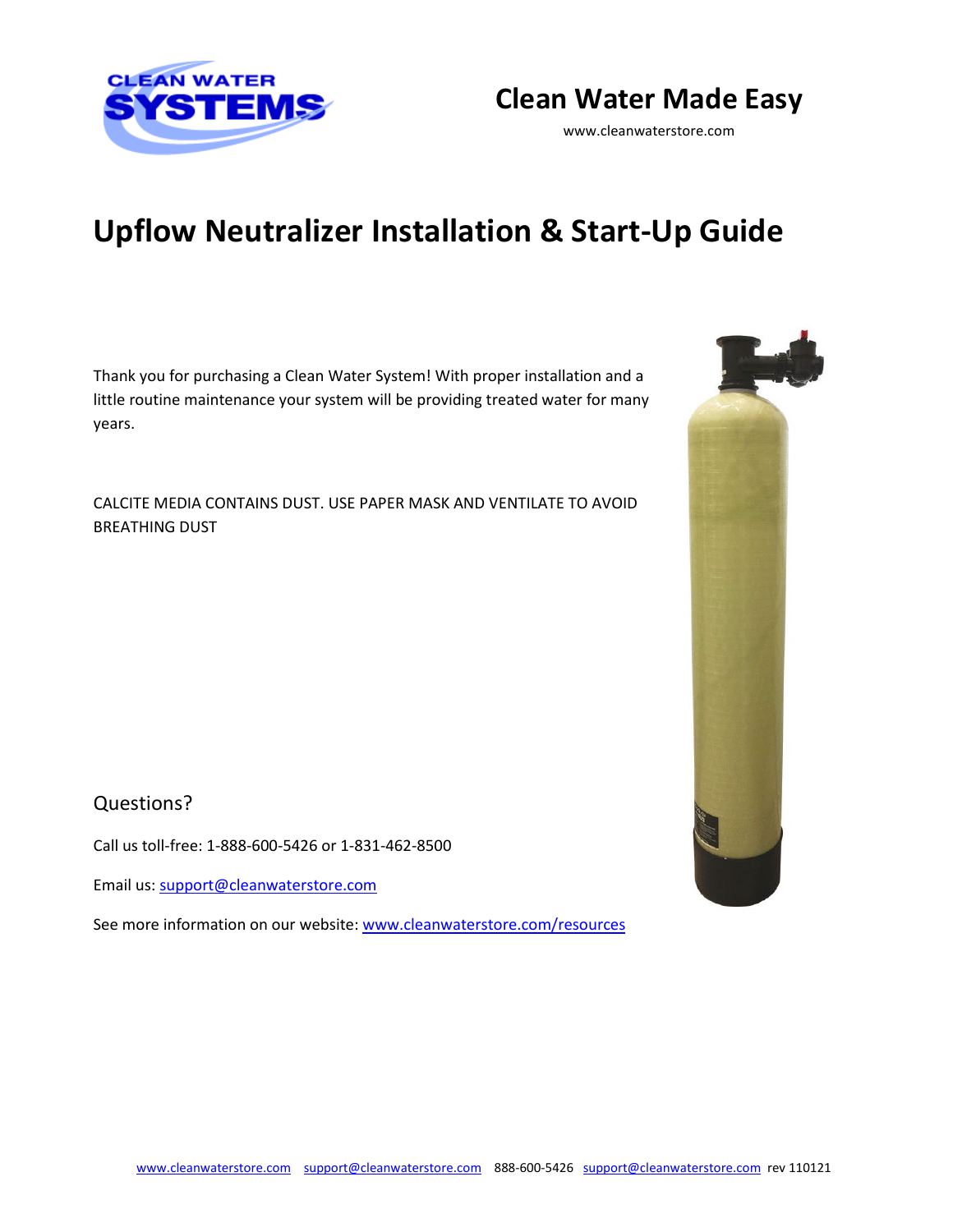

# **Clean Water Made Easy**

www.cleanwaterstore.com

# Contents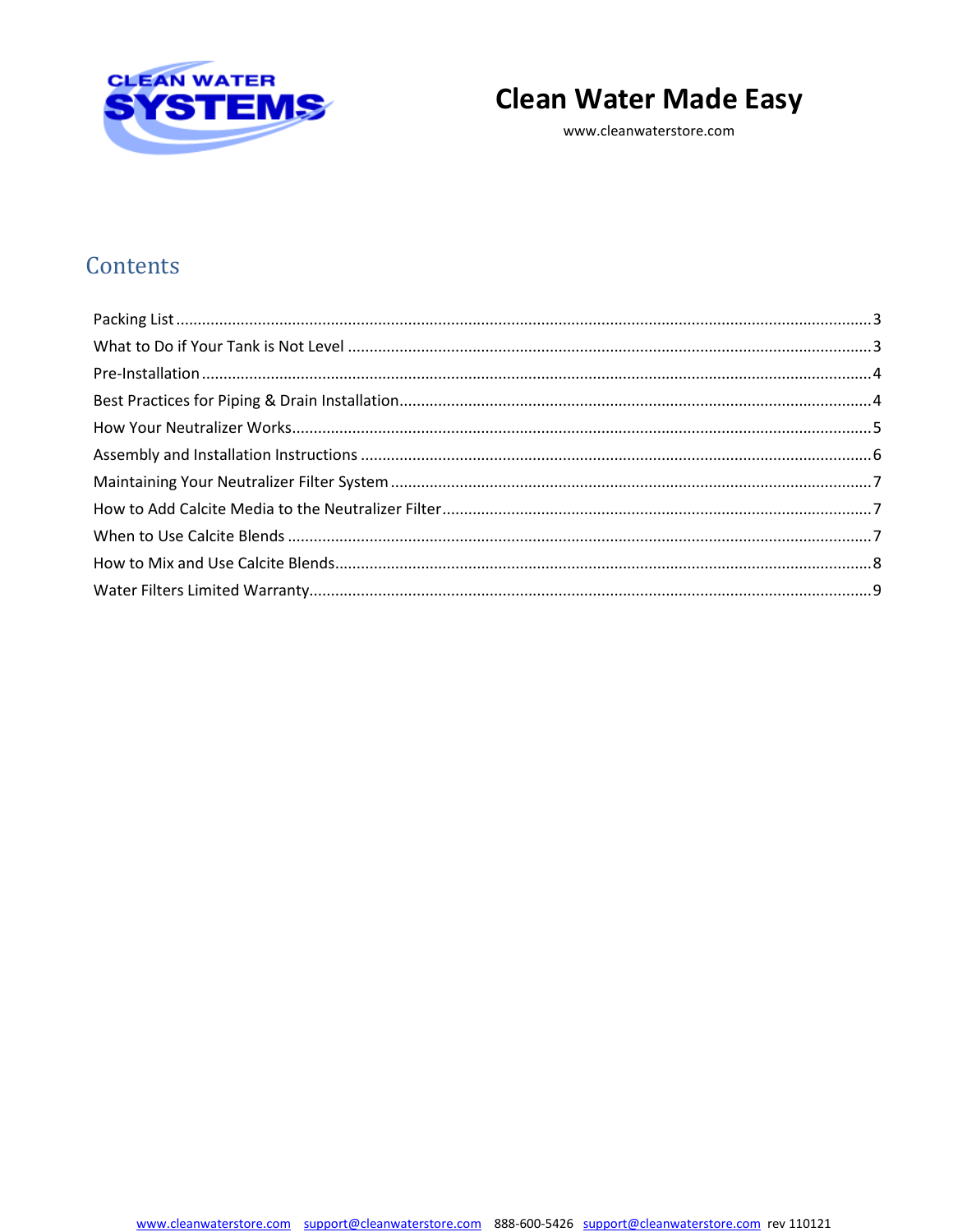# <span id="page-2-0"></span>**Packing List**

All systems include Clack in-out control valve with fill port for adding more calcite later, bypass assembly with 1" connector yokes, media funnel for adding the Neutralizer media to the tank and the list from one of the following configurations:

### **Neutralizer Filter 1.0 cubic foot size**

10" x 44" filter tank with distributor tube / bottom screen 12 lbs. 1/8" x ¼" Filter gravel (1 box 12lbs.) 1 cubic foot of Calcite media (2 boxes @ 50 lbs.)

### **Neutralizer Filter 1.0 cubic foot size (Short Tank)**

13" x 30" filter tank with distributor tube / bottom screen 12 lbs. Filter gravel 1/8" x ¼" Filter gravel (1 box 12lbs.) 1 cubic foot of Calcite media (2 boxes @ 50 lbs.)

### **Neutralizer Filter 1.5 cubic foot size**

10" x 54" filter tank with distributor tube / bottom screen 16 lbs. Filter gravel 1/8" x ¼" Filter gravel (1 box 16lbs.) 1.5 cubic foot of Calcite media (3 boxes @ 50 lbs.)

### **Neutralizer Filter 2.0 cubic foot size**

12" x 48" filter tank with distributor tube / bottom screen 20 lbs. Filter gravel 1/8" x ¼" Filter gravel (1 box 20 lbs.) 2.0 cubic foot of Calcite media (4 boxes @ 50 lbs.)

### **Neutralizer Filter 2.5 cubic foot size**

13" x 54" filter tank with distributor tube / bottom screen 35 lbs. Filter gravel 1/8" x ¼" Filter gravel (1 box 35lbs.) 2.5 cubic foot of Calcite media (5 boxes @ 50 lbs.)

## <span id="page-2-1"></span>**What to Do if Your Tank is Not Level**

Your black filter tank base is not glued to the bottom of your tank. Occasionally tank bases will become crooked during shipment. If you find that that your tank does not sit level on the floor, you can easily adjust it by holding the empty tank and gently knocking the base on a concrete or solid floor once or twice to level it.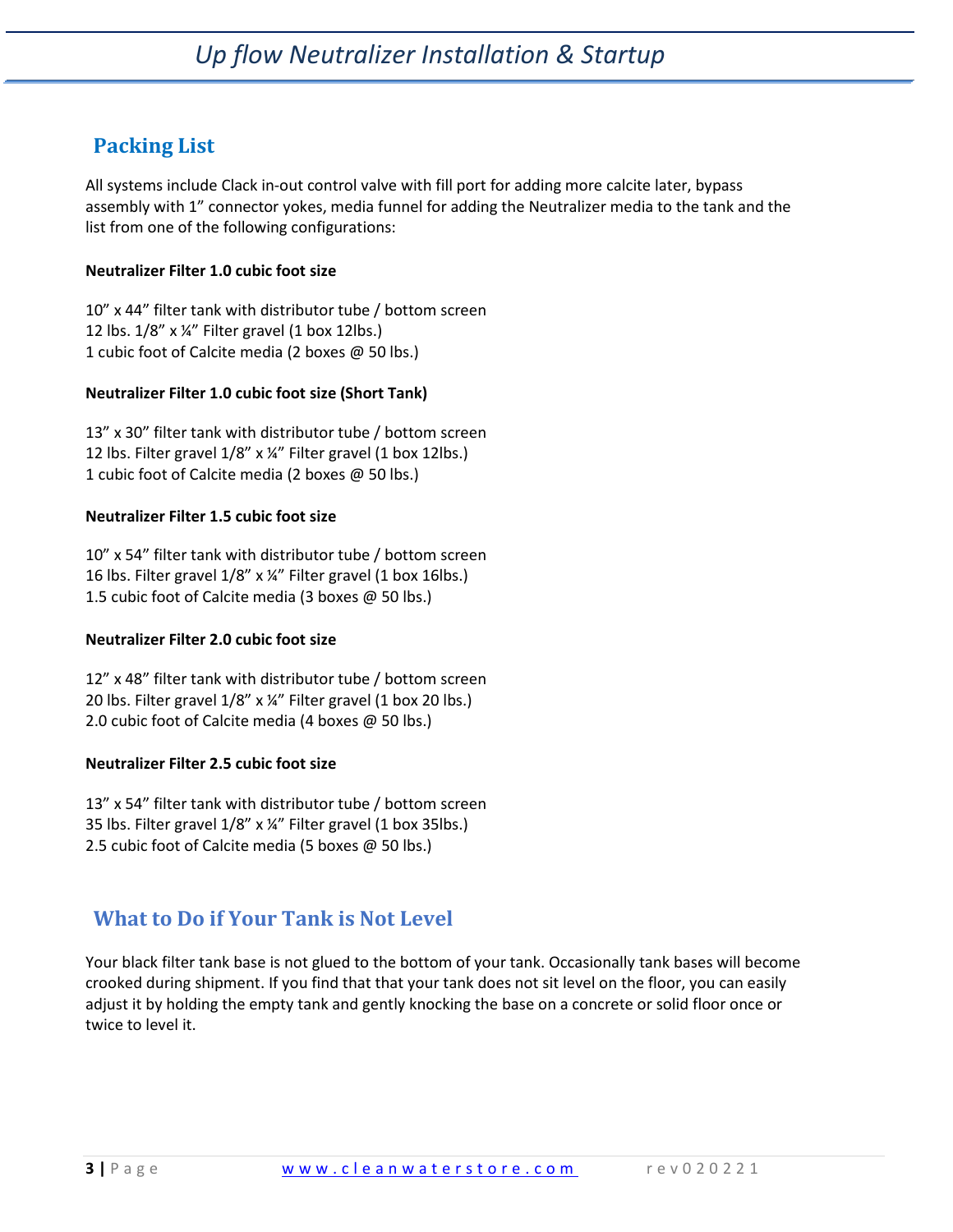### <span id="page-3-0"></span>**Pre-Installation**

- 1. Review your packing list and make sure you have received all the parts before beginninginstallation.
- 2. If you are going to be turning off the water to the house and you have an electric water heater, shut off the power to the water heater before beginning installation in case the water heater is accidentally drained.
- 3. Pick a suitable location for your filter system on a dry level spot where it won't be exposed to freezing temperatures. A minimum of 20 PSI is required. Maximum pressure is 90 PSI.
- 4. Get your plumbing parts together before beginning installation. Installation typically takes 3 to 5 hours. However, after installation the Calcite Neutralizer Filter must be allowed to run through a complete backwash and rinse cycle.
- 5. After the system is installed and running, your water may be discolored or full of sediment or rust, particularly if this is older or corroded piping. This typically clears up over a day ortwo.

## <span id="page-3-1"></span>**Best Practices for Piping & Drain Installation**

1. If you are setting up your filter to be an Upflow filter, connect the **IN pipe to the Upflow Inlet** (on the right side when facing the pipe connectors), and then connect the **Out pipe to the Downflow Inlet (diagram below).** The water should flow down the distributor tube and up through the filter media. The arrows may be facing either direction, so do not rely on the arrows.



- 2. Make sure there is a working gate or ball valve before the Neutralizer filter and one after. Pressure gauges are optional and perhaps not necessary but a hose bib (which is a faucet that you can attach a garden hose to) is required after the neutralizer filter and before the second ball valve.
- 3. This hose bib allows you to flush and rinse your new neutralizer filter on start-up and gives you a place to test the water before it enters your household plumbing. It also makes it much easier to perform maintenance, including adding more calcite media in the future, which must be done once a year for a residential calcite neutralizer.
- 4. If you will be using copper piping, do not sweat the copper pipe directly on to the neutralizer. Avoid heating the plastic.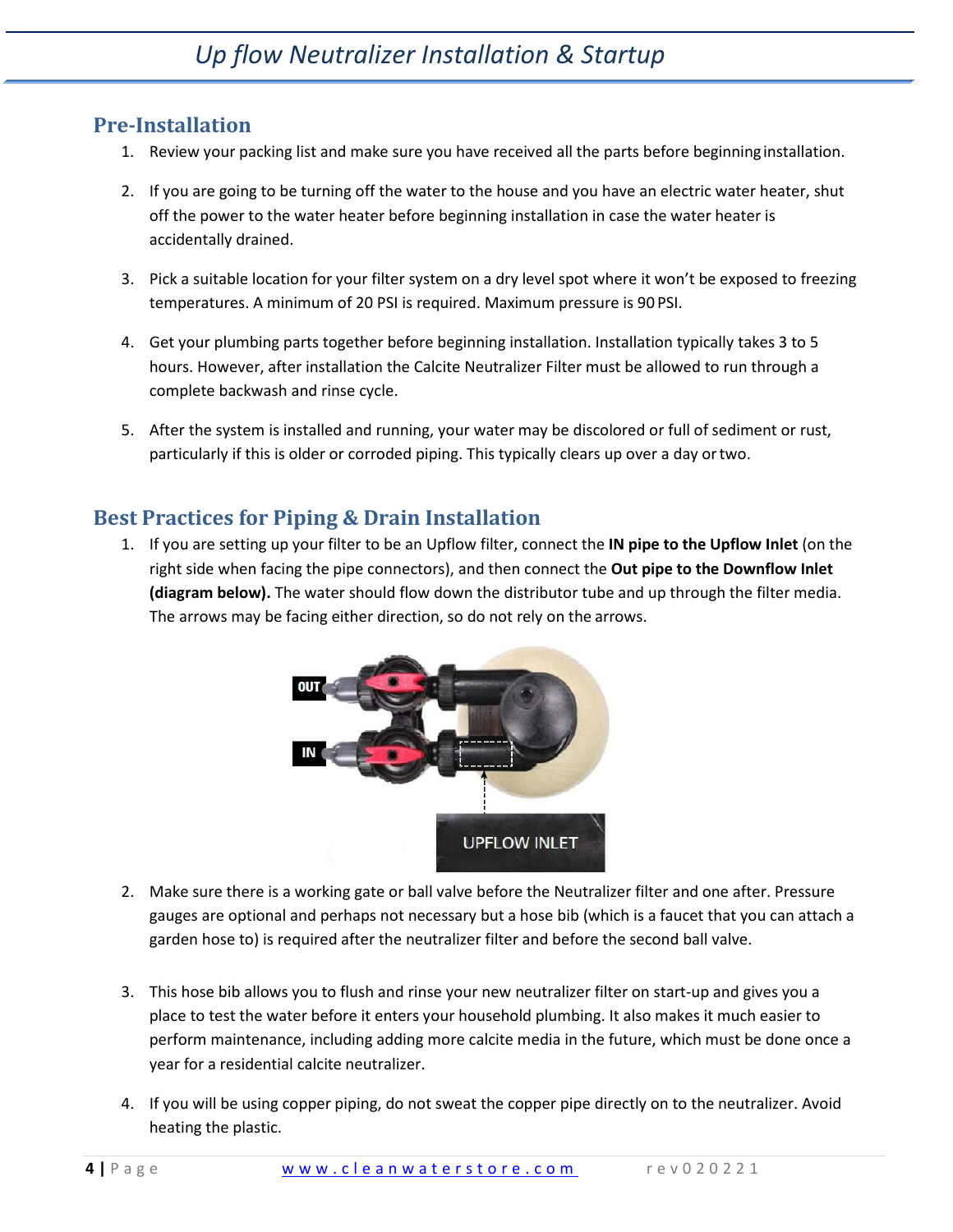# *Up flow Neutralizer Installation & Startup*

5. If you have copper pipe before the calcite neutralizer and it is too difficult to change it, you may still experience some copper staining of fixtures and have a copper residual in the water. We recommend PEX or PVC pipe up to the neutralizer and then copper after it, if you have copper plumbing.

### <span id="page-4-0"></span>**How Your Neutralizer Works**

The water enters the top of the up-flow neutralizer tank and flows down through the distributor tube and up through the calcite media and to the home.



# **Upflow Neutralizer Piping**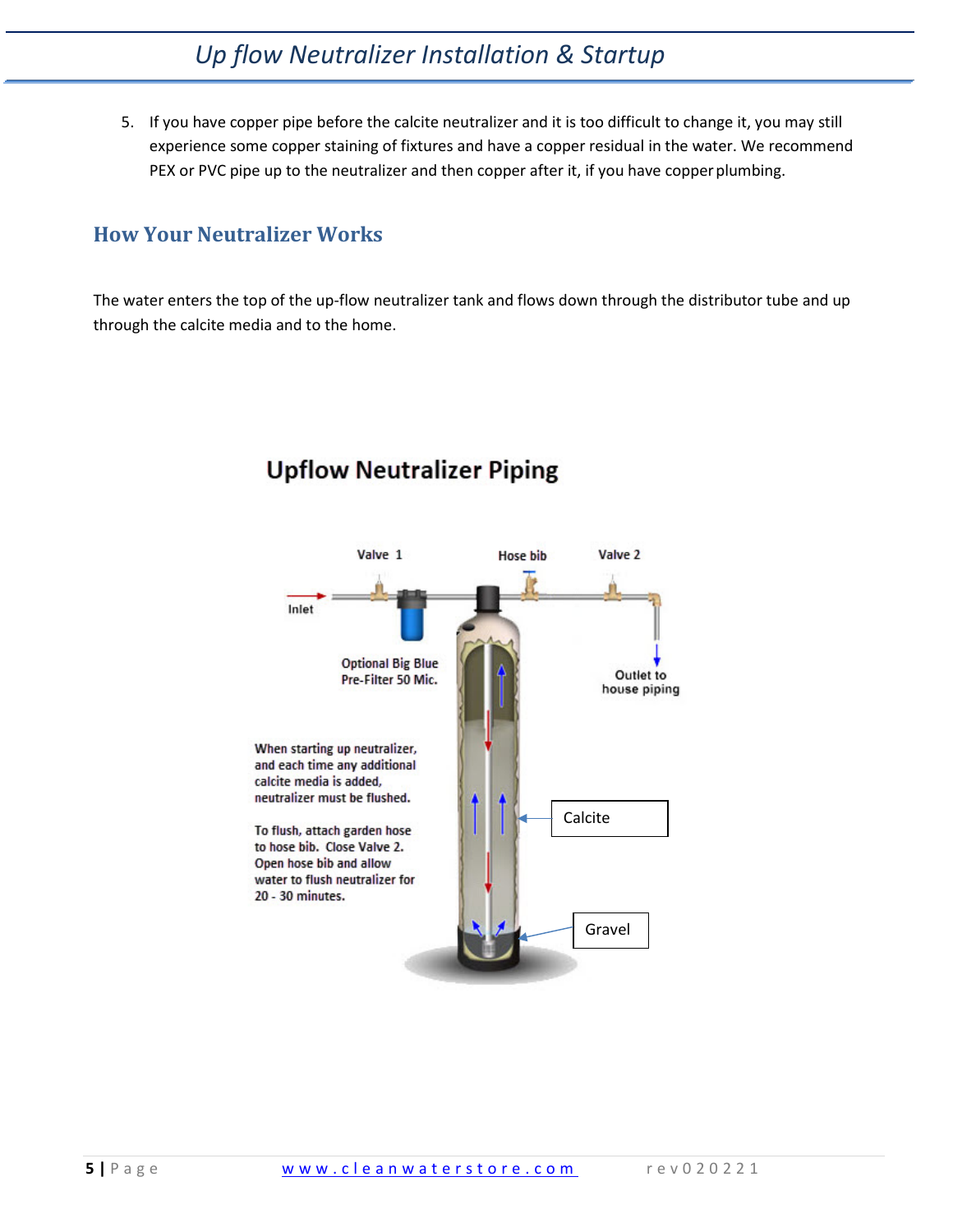### <span id="page-5-0"></span>**Assembly and Installation Instructions**

- 1. Unscrew the top fitting on the tank by hand if it was shipped screwed on. Place the distributor tube in the tank and verify the top is flush with the tank. Cover the distributor tube with a plastic cap or tape so you do not get gravel or media inside the D tube. (Note: make sure to use a buddy tab on the tape so you can remove it without pulling up the D tube when removing).
- 2. If you received Flomag in your shipment (used with pH's below 6), you can now mix it together with the Calcite before adding the blend into the tank. It does not have to be exact, but we recommend mixing them together in a bucket, and adding into the tank until it is 2/3rds full, do not fill past 2/3rds.
- 3. Add your gravel to the tank. This should cover the bottom basket of the D tube.
- 4. Next add the Calcite media or Calcite/Corosex blend. The tank will be about 2/3rds full of media. Do not fill more than 2/3rds full, even if there is some left over. You can save that for when it is time to refill the tank with more Calcite.
- 5. Remove cap or tape from the top of the distributor tube. Be careful not to pull up the distributor tube when removing cap or tape.
- 6. Fill the tank completely with water. This will allow the neutralizer media to settle and eliminate the need of "purging" the air out of the tank later. Allow to soak one hour but OK to soak longer.
- **7.** Connect the **IN pipe to the Upflow Inlet** (on the right side when facing the pipe connectors), and then connect the **Out pipe to the Downflow Inlet (diagram below).**



- 8. With the system on bypass, and the valve after the neutralizer closed, open the hose bib tap after the neutralizer and allow water to run for a couple of minutes to flush out any materials used in the piping.
- 9. Now take the neutralizer off bypass. With the valve after the neutralizer closed, allow the up-flow neutralizer to flush for 10 to 20 minutes through the hose bib. This is necessary to flush out calcite fines and dust. The water will be milky white at first.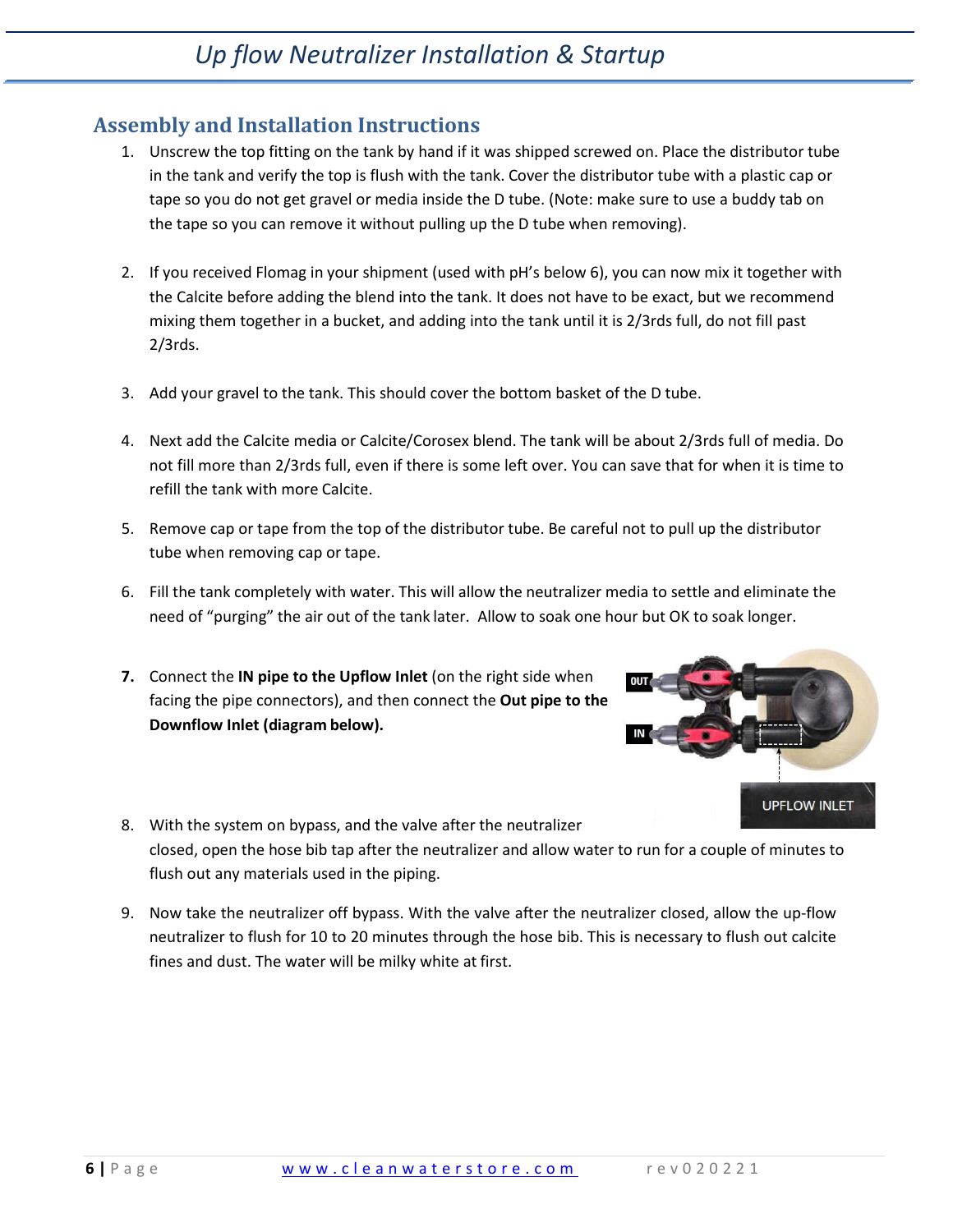# *Up flow Neutralizer Installation & Startup*

## <span id="page-6-0"></span>**Maintaining Your Neutralizer Filter System**

- 1. Check the pH before and after the neutralizer. You want to have a pH of at least 7.0 after the neutralizer filter.
- 2. If the pH drops below 7, check the depth of the calcite media by shining a bright light through the tank. Your tank should be about 2/3rds full of media. When the media level drops to ½ full, it is time to add more calcite or calcite blend media if you are using a blend.
- 3. For most residential applications add calcite media once or twice a year. Do not fill more than 3/4ths full, about 2/3 full is best.

## <span id="page-6-1"></span>**How to Add Calcite Media to the Neutralizer Filter**

#### **CALCITE MEDIA CONTAINS DUST. USE PAPER MASK OR VENTILATE TO AVOID BREATHING DUST.**

- 1. Begin by putting the neutralizer filter on bypass or turning the water pressure off before the neutralizer.
- 2. Open a hose bib or faucet after the neutralizer to de-pressurize the neutralizer tank.
- 3. Unscrew the top fill cap of the neutralizer with filter valve wrench (included) with a channel siphon 2 to 3 gallons of water out of the filter tank if desired.



- 4. If you don't siphon water out, when you add filter media, water will flow out the fill plug hole and flow onto the floor. If water on the floor is OK, then you do not have to siphon water out first before pouring calcite media into top fill plug hole.
- 5. Add neutralizer filter media until the tank is 2/3rds full. Do not over-fill; be sure to leave at least 12" of free space above media to allow room for the media to expand during a backwash.
- 6. Put the top fill plug back in. You can lubricate the O-ring with silicone lube, Do not use Teflon tape or plumbing grease.
- 7. Turn the water back on and run the water out of a hose bib or faucet after the neutralizer until it is clear. This can take 10 – 20 minutes. The water will be milky white atfirst.

# <span id="page-6-2"></span>**When to Use Calcite Blends**

If the water pH is less than 6.0, calcite alone may not be enough to bring the pH up to the desired pH range of 7.0 to 7.8. In this case a blend of Calcite and Flomag should be used. Calcite is a calcium media consisting of calcium carbonate that will raise the pH slowly. Calcite will not raise the pH much over 7.2. Flomag is a natural mineral media consisting of magnesium oxide. It reacts much faster and raises the pH much higher than Calcite alone.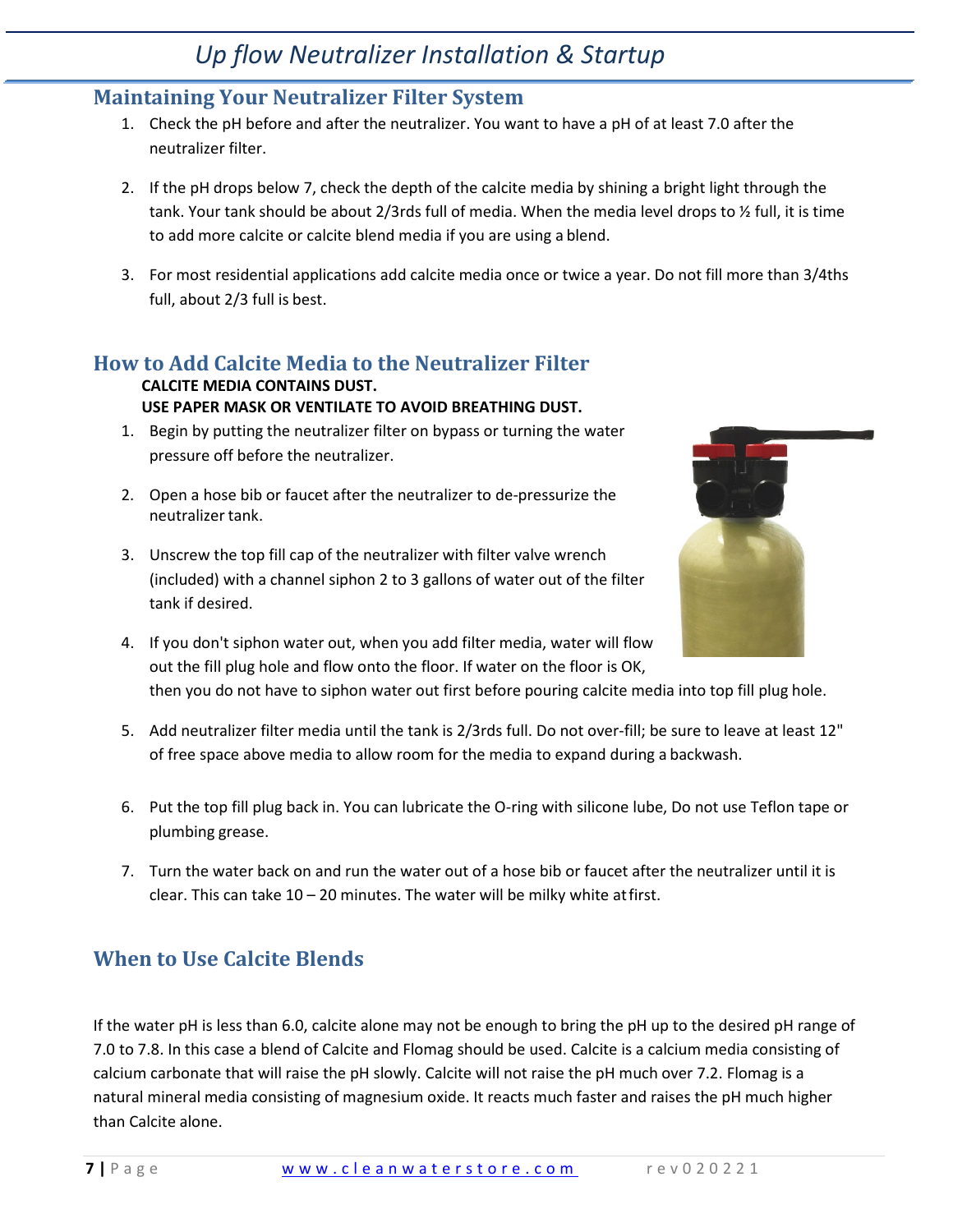# *Up flow Neutralizer Installation & Startup*

Flomag is almost never used alone as it will raise the pH too high and, in some cases, will over-correct and create a highly basic (high pH) condition. It can also cement together like concrete in the neutralizer tank if you add too much and there is not sufficient backwash.

For most residential well applications, a 90% calcite and 10% Flomag blend is best. However, in some cases an 80%/20% mix or even a 70%/30% is used. It is always better to start with a 90%/10% mix at first as this solves most low pH problems in the range of 4.5 to 5.9.

- For a pH of 6.0 to 6.9, use calcite alone.
- For pH of 4.5 to 5.9, use a blend of Calcite and Flomag (usually 90% calcite and 10% Flomag).

## <span id="page-7-0"></span>**How to Mix and Use Calcite Blends**

The Calcite and Flomag media are sold and shipped in separate boxes. It does not have to be completely blended to use as it will mix during the backwash and rinse cycles. We recommend blending the media lightly in a 5-gallon bucket and then adding it. Or you can add some Calcite and then add some Corosex as you are filling the tank.

Calcite is shipped in 50 lb. boxes and one box of Calcite is equal to 0.55 c/f

Flomag is shipped in 10 lb. boxes and 1 box is equal to 0.13 c/f

- 50 lbs. of Calcite = 0.55 cubic feet of media
- 50 lbs. of Flomag = 0.66 cubic feet of media